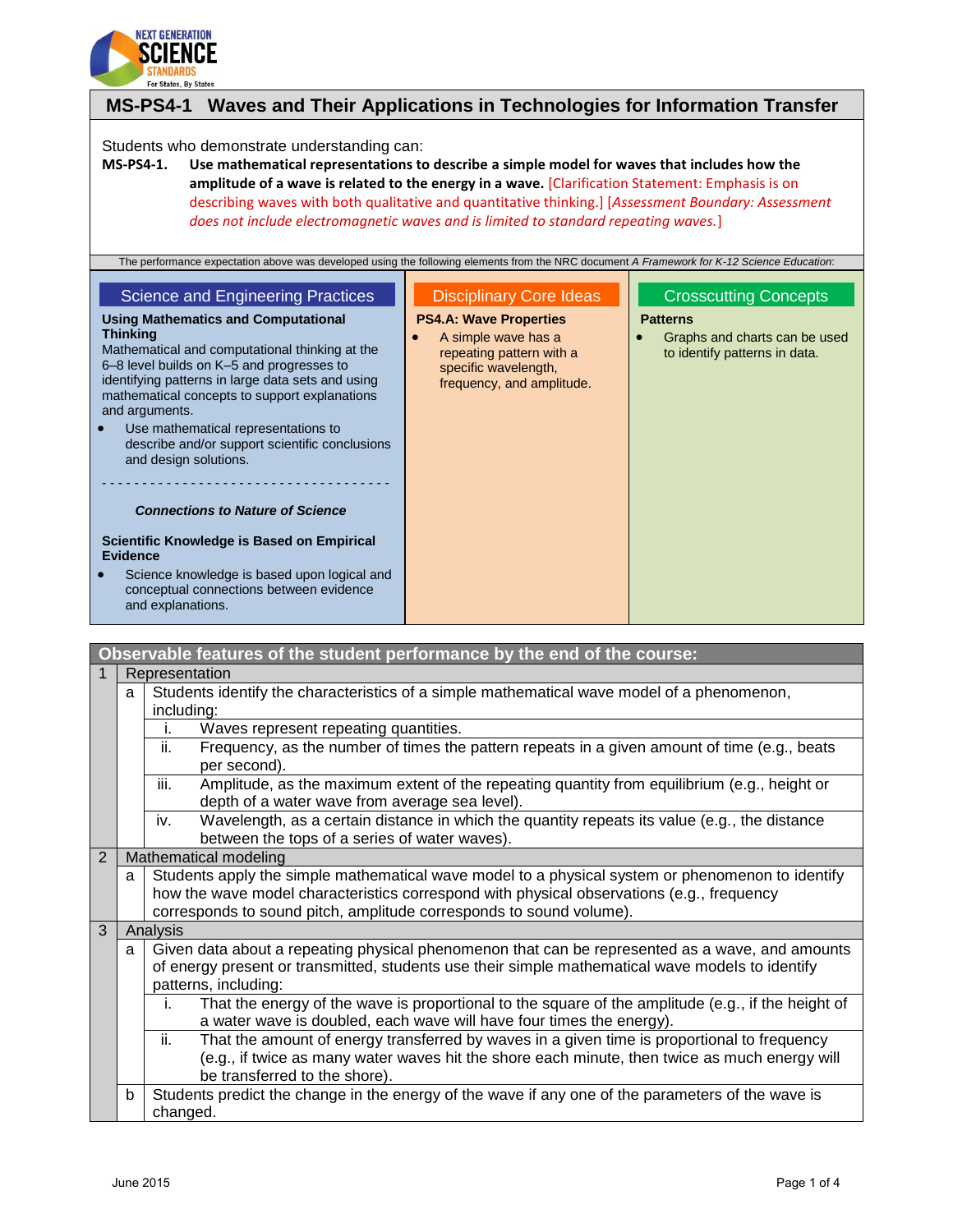# **MS-PS4-2 Waves and Their Applications in Technologies for Information Transfer**

Students who demonstrate understanding can:

**MS-PS4-2. Develop and use a model to describe that waves are reflected, absorbed, or transmitted through various materials.** [Clarification Statement: Emphasis is on both light and mechanical waves. Examples of models could include drawings, simulations, and written descriptions.] [*Assessment Boundary: Assessment is limited to qualitative applications pertaining to light and mechanical waves.*]

|                                                                                                                                                                                                                                                                                                               | The performance expectation above was developed using the following elements from the NRC document A Framework for K-12 Science Education:                                                                                                                                                                                                                                                                                                                                                                                                                                                                                                                                                                                                                                                                                                                                                                |                                                                                                                                                                                                                                                    |
|---------------------------------------------------------------------------------------------------------------------------------------------------------------------------------------------------------------------------------------------------------------------------------------------------------------|-----------------------------------------------------------------------------------------------------------------------------------------------------------------------------------------------------------------------------------------------------------------------------------------------------------------------------------------------------------------------------------------------------------------------------------------------------------------------------------------------------------------------------------------------------------------------------------------------------------------------------------------------------------------------------------------------------------------------------------------------------------------------------------------------------------------------------------------------------------------------------------------------------------|----------------------------------------------------------------------------------------------------------------------------------------------------------------------------------------------------------------------------------------------------|
| Science and Engineering Practices<br><b>Developing and Using Models</b><br>Modeling in 6–8 builds on K–5 and<br>progresses to developing, using, and<br>revising models to describe, test, and<br>predict more abstract phenomena and<br>design systems.<br>Develop and use a model to describe<br>phenomena. | <b>Disciplinary Core Ideas</b><br><b>PS4.A: Wave Properties</b><br>A sound wave needs a medium through<br>which it is transmitted.<br><b>PS4.B: Electromagnetic Radiation</b><br>When light shines on an object, it is<br>$\bullet$<br>reflected, absorbed, or transmitted<br>through the object, depending on the<br>object's material and the frequency (color)<br>of the light.<br>The path that light travels can be traced<br>$\bullet$<br>as straight lines, except at surfaces<br>between different transparent materials<br>(e.g., air and water, air and glass) where<br>the light path bends.<br>A wave model of light is useful for<br>$\bullet$<br>explaining brightness, color, and the<br>frequency-dependent bending of light at a<br>surface between media.<br>However, because light can travel through<br>$\bullet$<br>space, it cannot be a matter wave, like<br>sound or water waves. | <b>Crosscutting Concepts</b><br><b>Structure and Function</b><br>Structures can be<br>designed to serve<br>particular functions by<br>taking into account<br>properties of different<br>materials, and how<br>materials can be shaped<br>and used. |

#### **Observable features of the student performance by the end of the course:** 1 | Components of the model a Students develop a model to make sense of a given phenomenon. In the model, students identify the relevant components, including: i. Type of wave. 1. Matter waves (e.g., sound or water waves) and their amplitudes and frequencies. 2. Light, including brightness (amplitude) and color (frequency). ii. Various materials through which the waves are reflected, absorbed, or transmitted. iii. Relevant characteristics of the wave after it has interacted with a material (e.g., frequency, amplitude, wavelength). iv. Position of the source of the wave. 2 Relationships  $a \mid$  In the model, students identify and describe the relationships between components, including: i. Waves interact with materials by being: 1. Reflected. 2. Absorbed. 3. Transmitted. ii. Light travels in straight lines, but the path of light is bent at the interface between materials when it travels from one material to another. iii. Light does not require a material for propagation (e.g., space), but matter waves do require a material for propagation. 3 Connections a Students use their model to make sense of given phenomena involving reflection, absorption, or transmission properties of different materials for light and matter waves.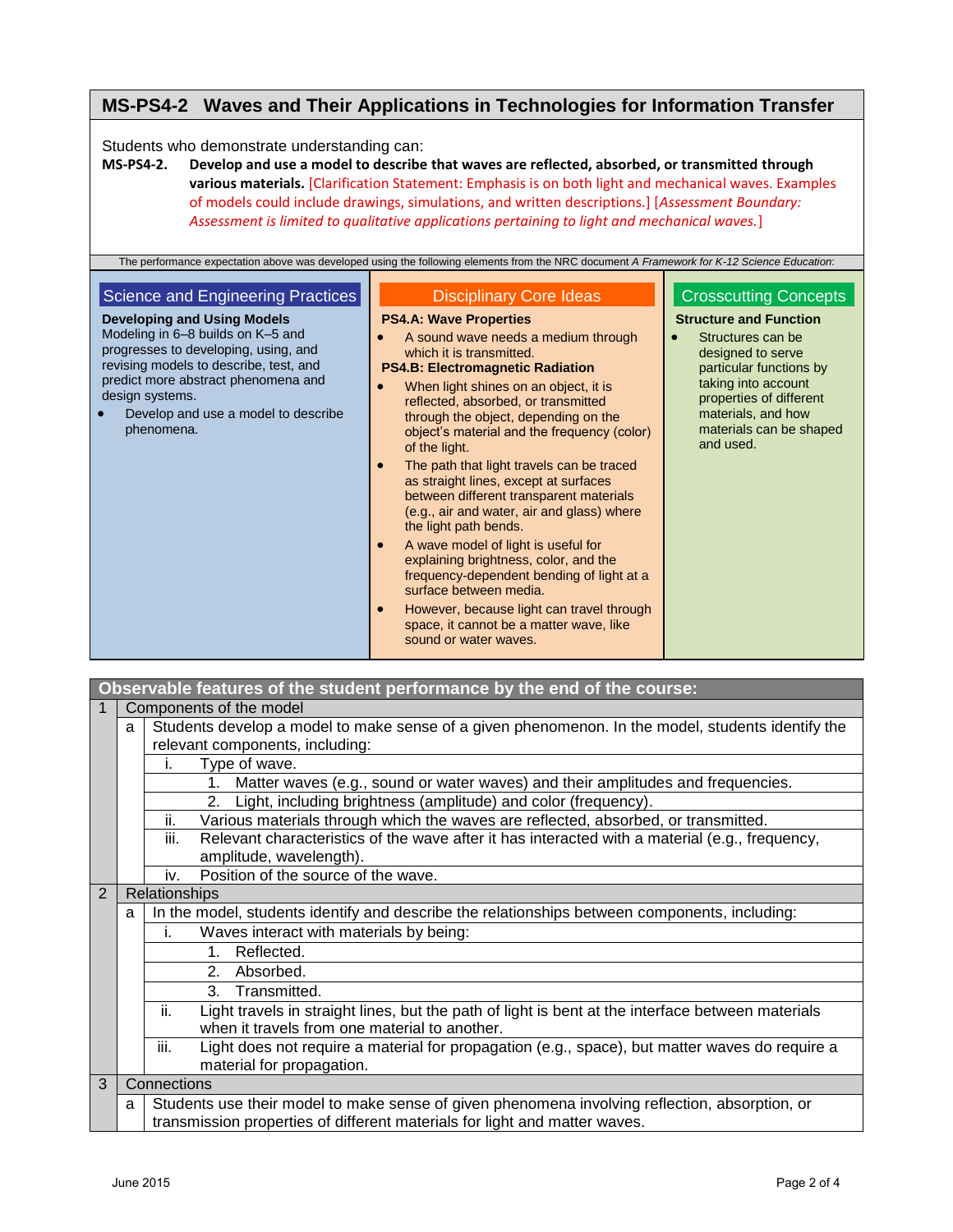|  | b   Students use their model about phenomena involving light and/or matter waves to describe the<br>differences between how light and matter waves interact with different materials.                                                             |
|--|---------------------------------------------------------------------------------------------------------------------------------------------------------------------------------------------------------------------------------------------------|
|  | c   Students use the model to describe why materials with certain properties are well-suited for particular<br>functions (e.g., lenses and mirrors, sound absorbers in concert halls, colored light filters, sound<br>barriers next to highways). |